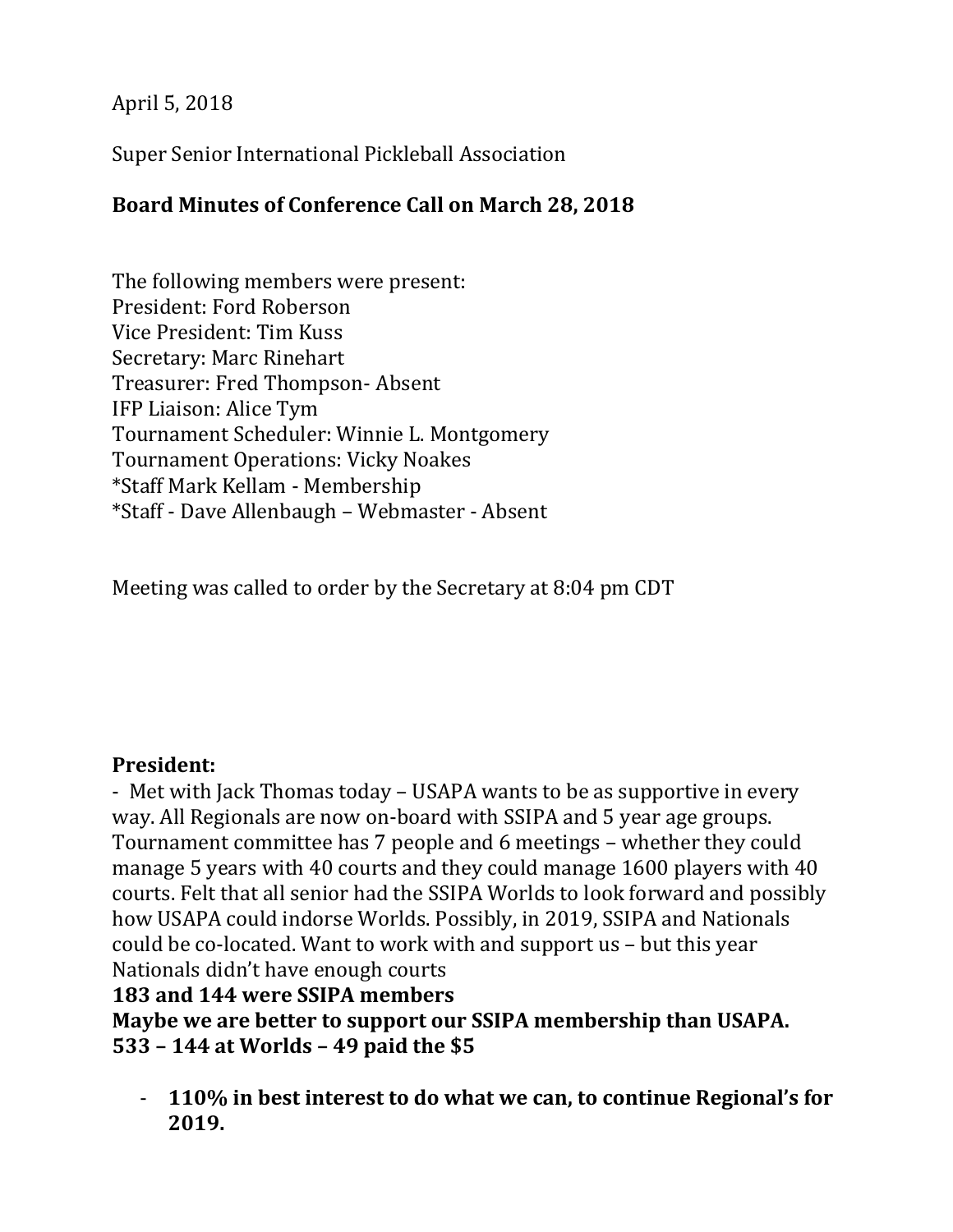- **Survey membership on a variety of topics to improve our.**

## **Recap: how do we manage the growth of pickleball and all the tournaments?**

### **Vice President:**

- Nothing gained by going against the USAPA at this time.
- Survey a good idea.
- Future point may post something against the USAPA.
- Move forward with Worlds

### **Secretary: Letter was late - decision**

## **Treasurer: IFP Liaison: Alice**

- Its complicated, proud ally but never consulted us don't need to invest in seniors.
- Melissa said everyone she talks to wants 10 year increments and we are getting the 5 year message –
- People deteriorate and 10 years in unrealistic
- Would would be remiss if we didn't do something
- Make a plea for the 75's as they won't compete with the 70's as well as the 65's can compete with the 60's.
- What about a petition doesn't seem like a positive way to fight the problem.

- Ford again said survey the membership, plus the \$5.00

Survey on Web site – if you are a 60+ player but not a member feel free to go to our web page and fill it out.

## **Tournament Coordinator: Winnie**

- **We know we have the SSIPA for USAPA – Worlds could be the alternative to going to Nationals**
- **Thinks a survey would be a good idea.**

# **Tournament Operations: Vicky**

- Not possible to do everything for everybody, so as TD they made a decision.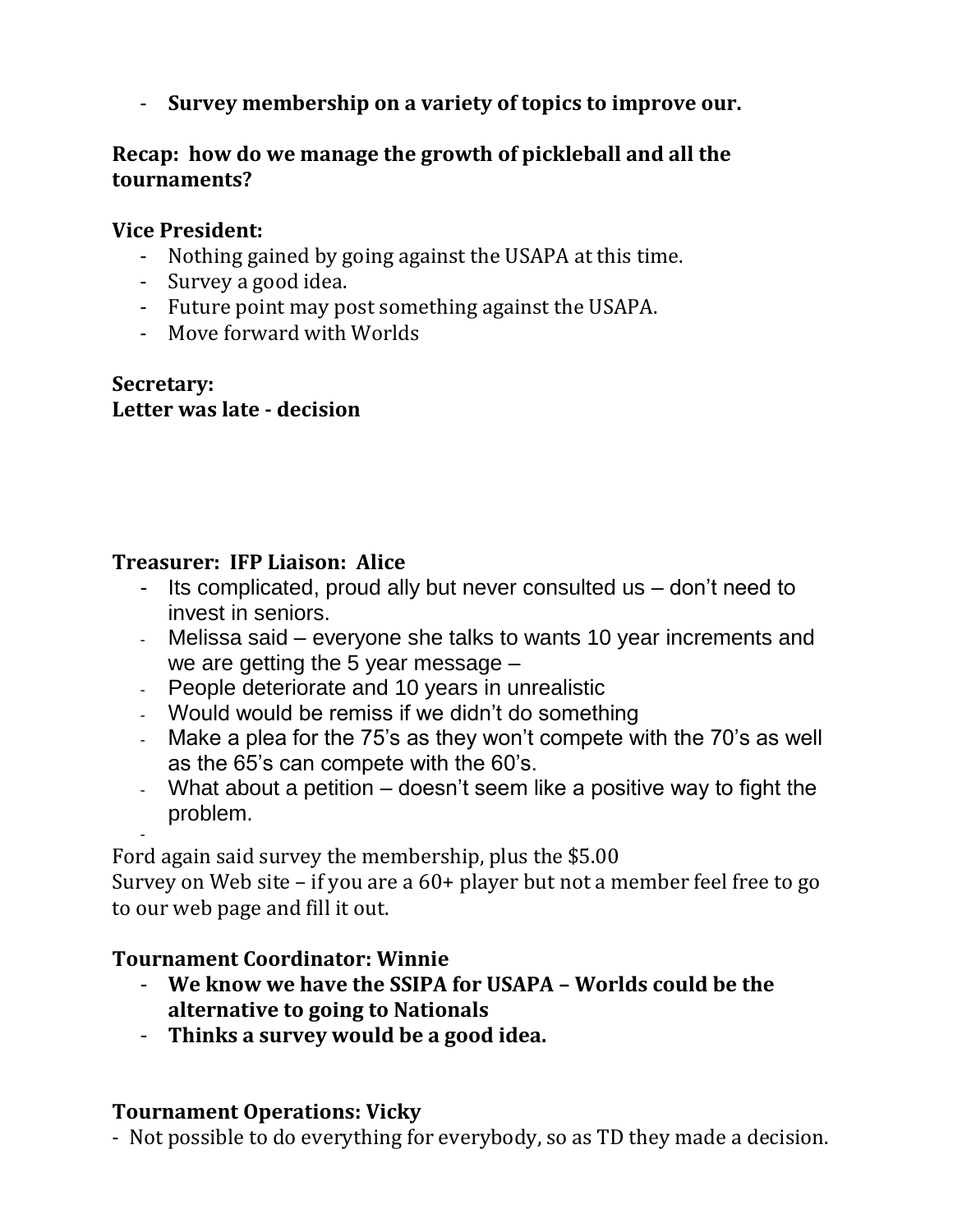Not the best solution but looks – likes the survey idea. And we should promote the SSIPA Worlds

- Maybe Melissa is listening to the younger ages.
- Nobody commenting on Facebook as of now.
- Concentrate on making Worlds the best we can do.

#### **\*Membership – Mark Kellam** –

- Huge mistake to point fingers
- 11 Regionals step back with other area
- They knew what our position was and didn't ask
- Survey would be ok but must be structured appropriately.

**\*Webmaster – Dave Allenbaugh –**

**Unfinished Business - Discussion Items - None**

**New Business - None**

**Meeting was adjourned at 8:33 pm CDT.**

**The next meeting will be scheduled at a later date by the President.**

# **SSIPA TREASURER'S REPORT March 27, 2018**

| <b>AVAILABLE FUNDS LAST REPORT 1-23-18</b> | \$38594.25 |
|--------------------------------------------|------------|
|                                            |            |
| \$2210.00                                  |            |
| \$184.79                                   |            |
| \$73.33                                    |            |
| \$500.00                                   |            |
| \$1800.00                                  |            |
|                                            |            |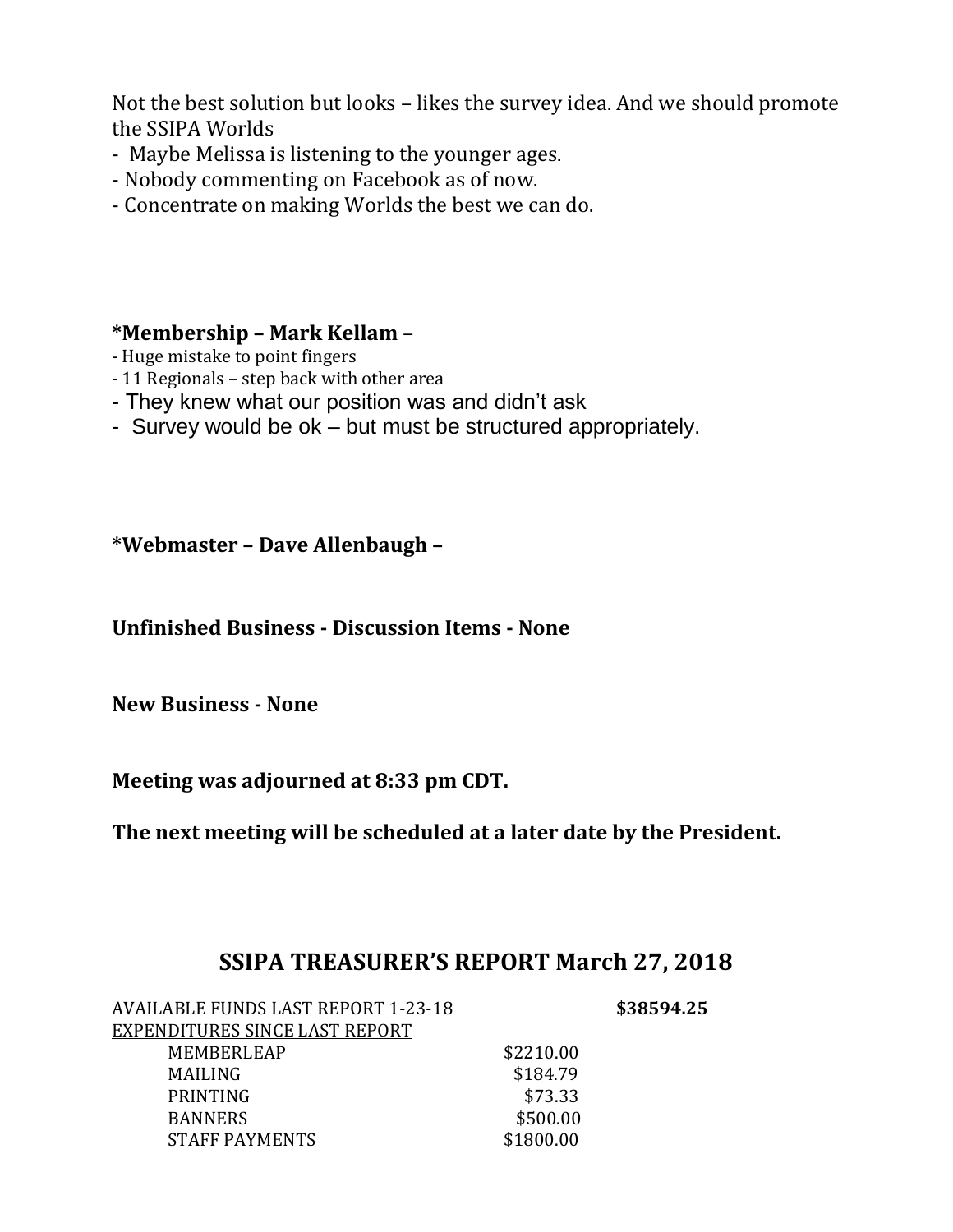| TRAVEL REIMBURSEMENTS                  |           | \$1100.00          |            |
|----------------------------------------|-----------|--------------------|------------|
| <b>INCOME SINCE LAST REPORT</b>        |           |                    |            |
| PAYPAL MEMBERSHIPS                     |           |                    | \$6428.00  |
| PAYPAL TOURNAMENT PAYMENT              |           |                    | \$1072.00  |
| MEMBERSHIP CHECKS AND CASH             |           |                    | \$695.00   |
| TOURNAMENT PAYMENTS-CHECKS             |           |                    | \$2883.00  |
| <b>BANK BALANCE AS OF 3-27-18</b>      |           |                    | \$43804.13 |
| PAYPAL ACCOUNT BALANCE 1-23-18         |           | \$66.08            |            |
| <b>OUTSTANDING TOURNAMENT PAYMENT-</b> |           |                    |            |
| <b>HOLIDAY CLASSIC</b>                 |           | \$746.00 (90 DAYS) |            |
| EL MIRAGE                              | \$1338.00 |                    |            |
| MID-AMERICA                            | \$980.00  |                    |            |
| <b>SPRING FLING</b>                    | \$962.00  |                    |            |

**FRED THOMPSON SSIPA TREASURER**

#### **SSIPA Position Statement to USAPA**

To: Jack Thomas, USAPA President

Christine Barksdale, USAPA Nationals X Tournament Committee Chair From: SSIPA Board

Re: Nationals Tournament Competition Format

Date: March 29, 2018

At the regularly scheduled March 28th SSIPA board meeting, the SSIPA board voted unanimously to send the following position statement regarding the competitive format to be used at Nationals X in Indian Wells, California. We, the SSIPA board, as a strategic ally of the USAPA, believe it to be in the best interest of SSIPA and USAPA members to continue to use the five year groups for players 60+ and skill levels as appropriate at Nationals X. Just this year, USAPA recommended the format of five year increments for players 60+ in age for the 2018 Regional Tournaments. To change to any other model/format from what the USAPA membership has experienced this year in regional and thirty other SSIPA tournaments does not seem to be in the best interest of SSIPA or USAPA members. If the age format is changed for 2018 USAPA Nationals, this would be the third format change in as many years.

During the past 15 months, SSIPA membership has grown at a very rapid rate as players 60+ in age have supported this competitive format. The SSIPA guidelines have been used in 10 tournaments during the first quarter of 2018, including two USAPA regional tournaments, with player evaluation reports